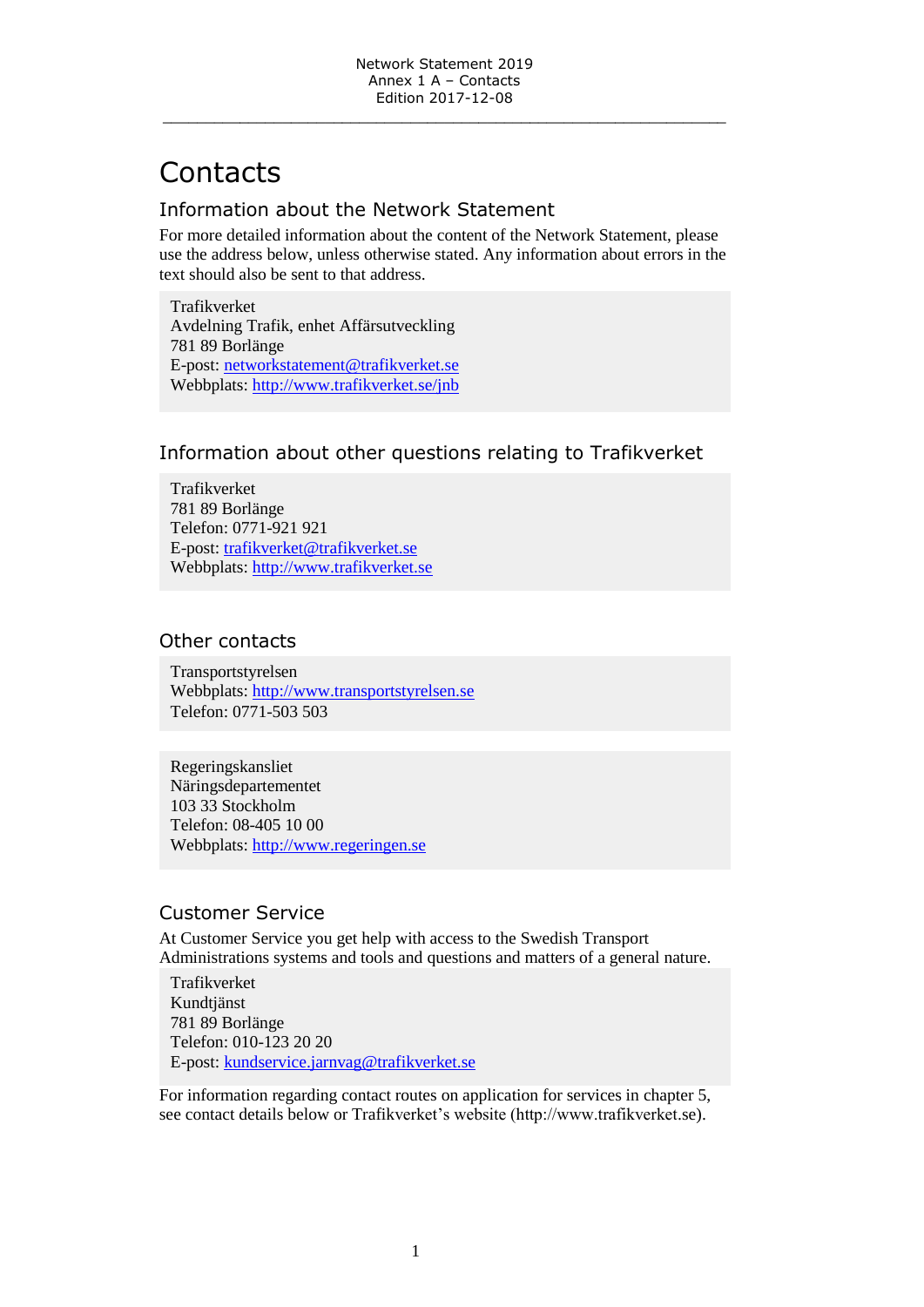\_\_\_\_\_\_\_\_\_\_\_\_\_\_\_\_\_\_\_\_\_\_\_\_\_\_\_\_\_\_\_\_\_\_\_\_\_\_\_\_\_\_\_\_\_\_\_\_\_\_\_\_\_\_\_\_\_\_\_\_\_\_\_\_\_\_

# International traffic according to section 1.9.1

Information about ScanMed RFC and C-OSS contact for pre-arranged paths [www.scanmedfreight.eu](http://www.scanmedfreight.eu/) (see also section 4.3)

## International traffic according to section 1.10.1

Information about RNE (RailNetEurope), contacts, capacity according to international train path's OSS, system Path Coordination System (PCS) and common definitions in RNE represents on RNE:s website: [www.rne.eu](http://www.rne.eu/) (see also section 4.3)

#### Allocation process according to sections 4.3

Applications for capacity which foreign infrastructure manager must forward to Trafikverket in accordance to 4.2.1.

Applications for capacity which other Swedish infrastructure manager must forward to Trafikverket

E-post: [trafikplanering.jarnvag@trafikverket.se](mailto:trafikplanering.jarnvag@trafikverket.se)

The application relates to:

- 1.9.1, Corridor One Stop Shop, application for capacity in ScanMed RFC
- 1.10.1, One Stop Shop, application for capacity in RNE
- 4.2.1, access to Path Coordination System (PCS)

E-post: [oss@trafikverket.se](mailto:oss@trafikverket.se)

# Application for capacity and services in accordance with sections 4.2, 5.2, 5.3 and 5.4

The application relates to:

- 5.2, minimum package of access services (train path)
- 5.2, minimum package of access services (train path) for international traffic
- 5.2, minimum package of access services (train path) for an exceptional transport
- 5.2.1, announcements for passenger trains
- 5.3.1.1, passenger stations, including their buildings and platforms
- 5.3.1.2, freight terminals
- 5.3.1.3, marshalling yards and train formation facilities
- 5.3.1.4, storage sidings
- 5.3.1.6, other technical facilities
- 5.3.2.1, shunting
- 5.4.2.1, connection to electricity when holding railway vehicles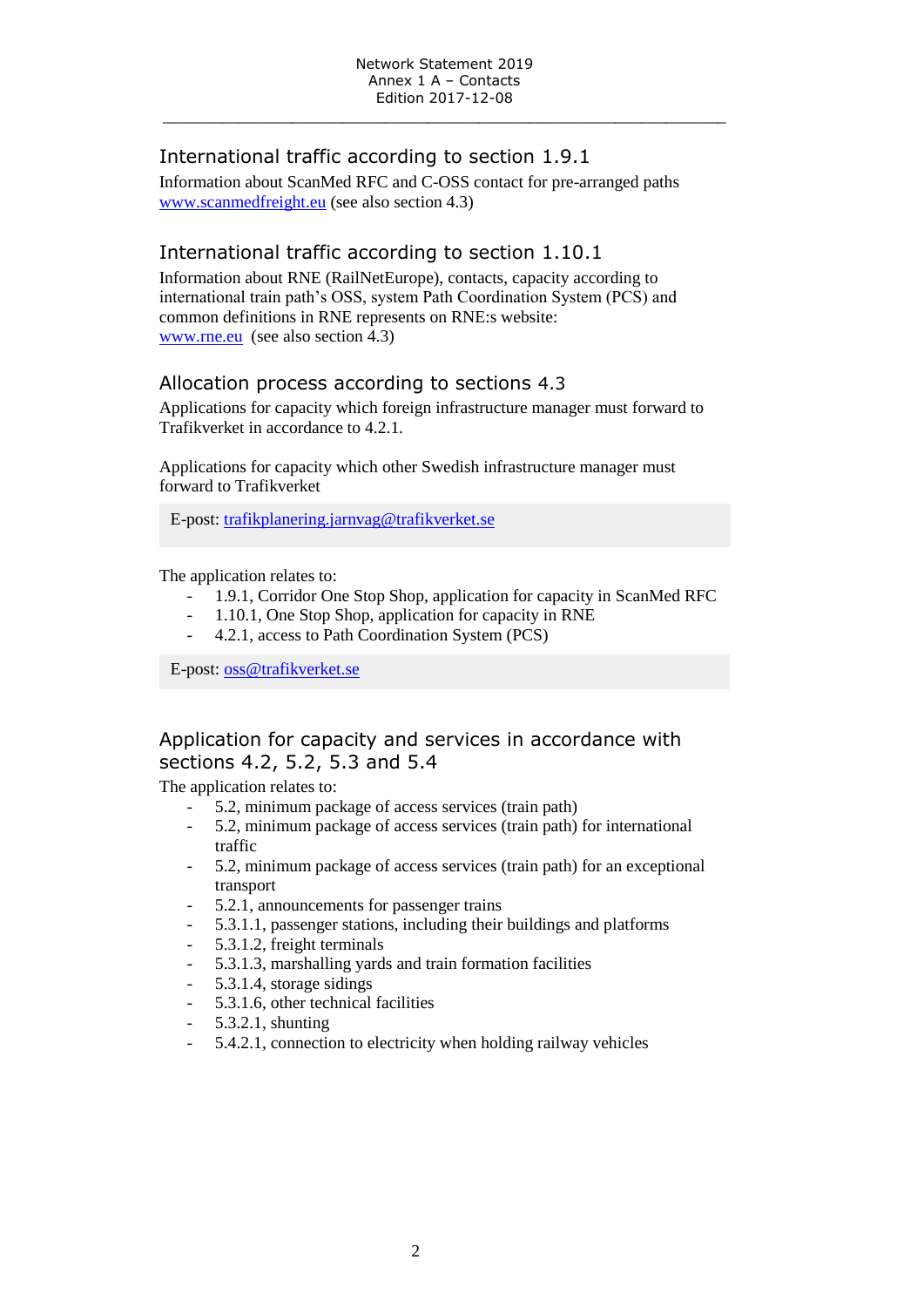\_\_\_\_\_\_\_\_\_\_\_\_\_\_\_\_\_\_\_\_\_\_\_\_\_\_\_\_\_\_\_\_\_\_\_\_\_\_\_\_\_\_\_\_\_\_\_\_\_\_\_\_\_\_\_\_\_\_\_\_\_\_\_\_\_\_

#### Application no later than 9 April 2018

Trafikverket Avdelning Trafik, enhet Trafikplanering 781 89 Borlänge Via Trafikverkets e-service (Application of capacity) \* Via Trafikverkets IT-support for announced train information (Planno), allocated train path must be updated with announced train information no later than 25 November 2018

## Application until at. 15:00 weekdays before the next operational period.

Operational period is normally the following time period (from 00:00-24:00) except for day before Saturday, evenings and holidays when the operating period is until the next non-holiday weekday at 24:00.

*For announced train information is the deadline at 16:00*

Trafikverket Avdelning Trafik, enhet Trafikplanering 781 89 Borlänge Telefon: 0771-921 921 Via Trafikverkets e-service (Application of capacity) \* Via Trafikverkets IT-support for announced train information (Planno) via e-post: [trafikinformation.jarnvag.ktp@trafikverket.se](mailto:trafikinformation.jarnvag.ktp@trafikverket.se)

# Application from at. 15:00 weekdays before the next operational period and during the operational period.

Operational period is normally the following time period (from 00:00-24:00) except for day before Saturday, evenings and holidays when the operating period is until the next non-holiday weekday at 24:00.

*For announced train information is the deadline at 16:00*

The application relates to services in the operational control area South

Trafikverket Trafikledningsområde Syd Box 51 201 20 Malmö E-post: [tagledaren.syd@trafikverket.se](mailto:tagledaren.syd@trafikverket.se) \*E-post: [trafikinformationsledaren.syd@trafikverket.se](mailto:trafikinformationsledaren.syd@trafikverket.se)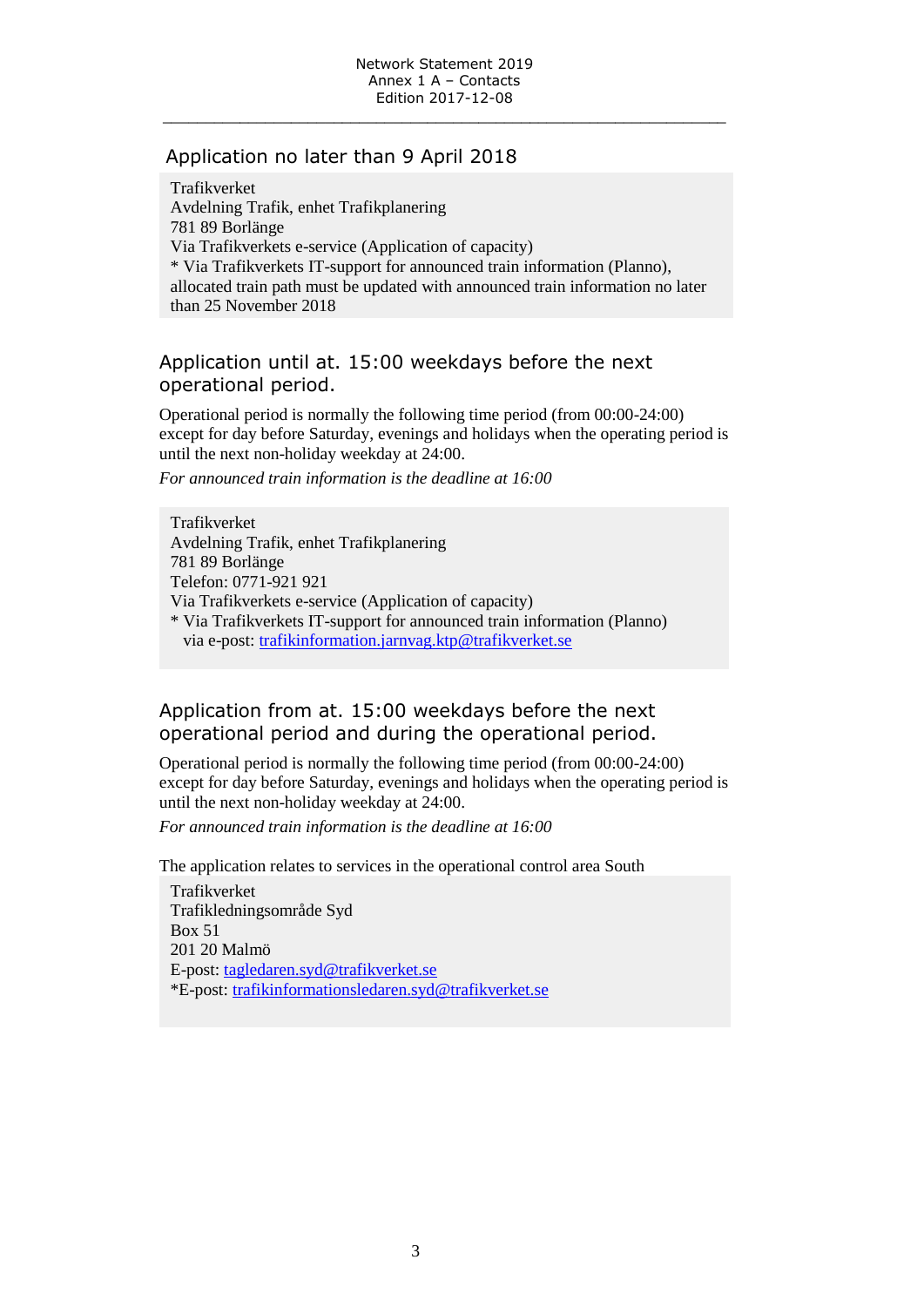The application relates to a service in the operational control area West Trafikverket Trafikledningsområde Väst Kruthusgatan 9 411 04 Göteborg E-post: [tagledaren.vast@trafikverket.se](mailto:tagledaren.vast@trafikverket.se) \*E-post: [trafikinformationsledaren.vast@trafikverket.se](mailto:trafikinformationsledaren.vast@trafikverket.se)

The application relates to a service in the operational control area East

Trafikverket Trafikledningsområde Öst Kungsbron 30 111 22 Stockholm E-post: [tagledaren.ost@trafikverket.se](mailto:tagledaren.ost@trafikverket.se) \*E-post: [trafikinformationsledaren.ost@trafikverket.se](mailto:trafikinformationsledaren.ost@trafikverket.se)

The application relates to a service in the operational control area North

Trafikverket Trafikledningsområde Nord Box 854 801 31 Gävle E-post: [tagledaren.nord@trafikverket.se](mailto:tagledaren.nord@trafikverket.se) \*E-post: [trafikinformationsledaren.nord@trafikverket.se](mailto:trafikinformationsledaren.nord@trafikverket.se)

### Details of vehicle type and pantograph model/type according to Appendix 2 A

Trafikverket Avdelning Trafik 781 89 Borlänge E-post: [fordon@trafikverket.se](mailto:fordon.jarnvag@trafikverket.se)

### Preliminary contact concerning the need of long-term holding according to section 5.3.1.4

Description of need in writing, sent to Trafikverket:

Trafikverket Avdelning Trafik, enhet Trafikplanering 781 89 Borlänge E-post: [trafikplanering.jarnvag@trafikverket.se](mailto:trafikplanering.jarnvag@trafikverket.se)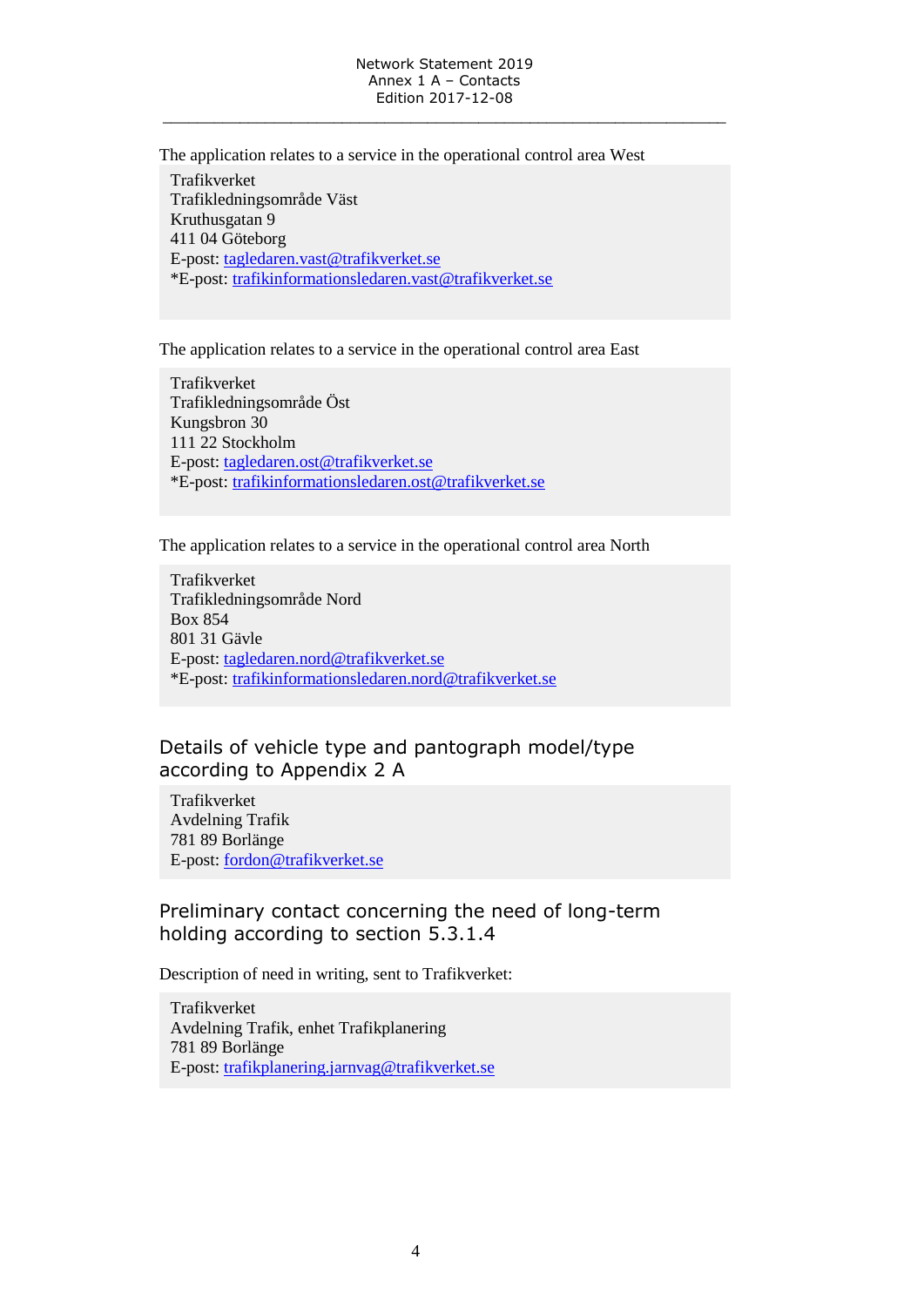#### Train formation services at Hagalund according to section 5.3.2.1

ISS Facility Services AB Contact: Jari Rousu, Manager North– Segment Transport

ISS Facility Services AB Årstavägen 11, Box 47636 117 94 STOCKHOLM Mobil: +46 734 365 160 E-post: jari.rousu@se.issworld.com

#### Additional services according to section 5.4.3

Questions about permits and conditions for exceptional transports.

Trafikverket Avdelning Trafik, enhet Trafikplanering 781 89 Borlänge Telefon – Transport conditions: 010-123 16 00 Telefon – Transport permits: 010-124 05 10 E-post: [specialtransporter.jarnvag@trafikverket.se](mailto:specialtransporter.jarnvag@trafikverket.se)

### Ancillary services according to section 5.5

The application relates to:

5.5.6 Other ancillary services:

Conditions for test running of vehicles

Trafikverket Avdelning Trafik, enhet Trafikplanering 781 89 Borlänge E-post: [provkorning.jarnvag@trafikverket.se](mailto:provkorning.jarnvag@trafikverket.se)

Submission of claims for property damage in accordance with section 7.6 and for compensation for clearance in accordance with section 7.5.9

Trafikverket TRAV-skador 781 89 Borlänge E-post: [TRAV-skador@trafikverket.se](mailto:TRAV-skador@trafikverket.se)

#### Complaints about services and invoicing issues

Trafikverket Avdelning Trafik, enhet Affärsutveckling 781 89 Borlänge E-post: [fakturering.jarnvag@trafikverket.se](mailto:fakturering.jarnvag@trafikverket.se)